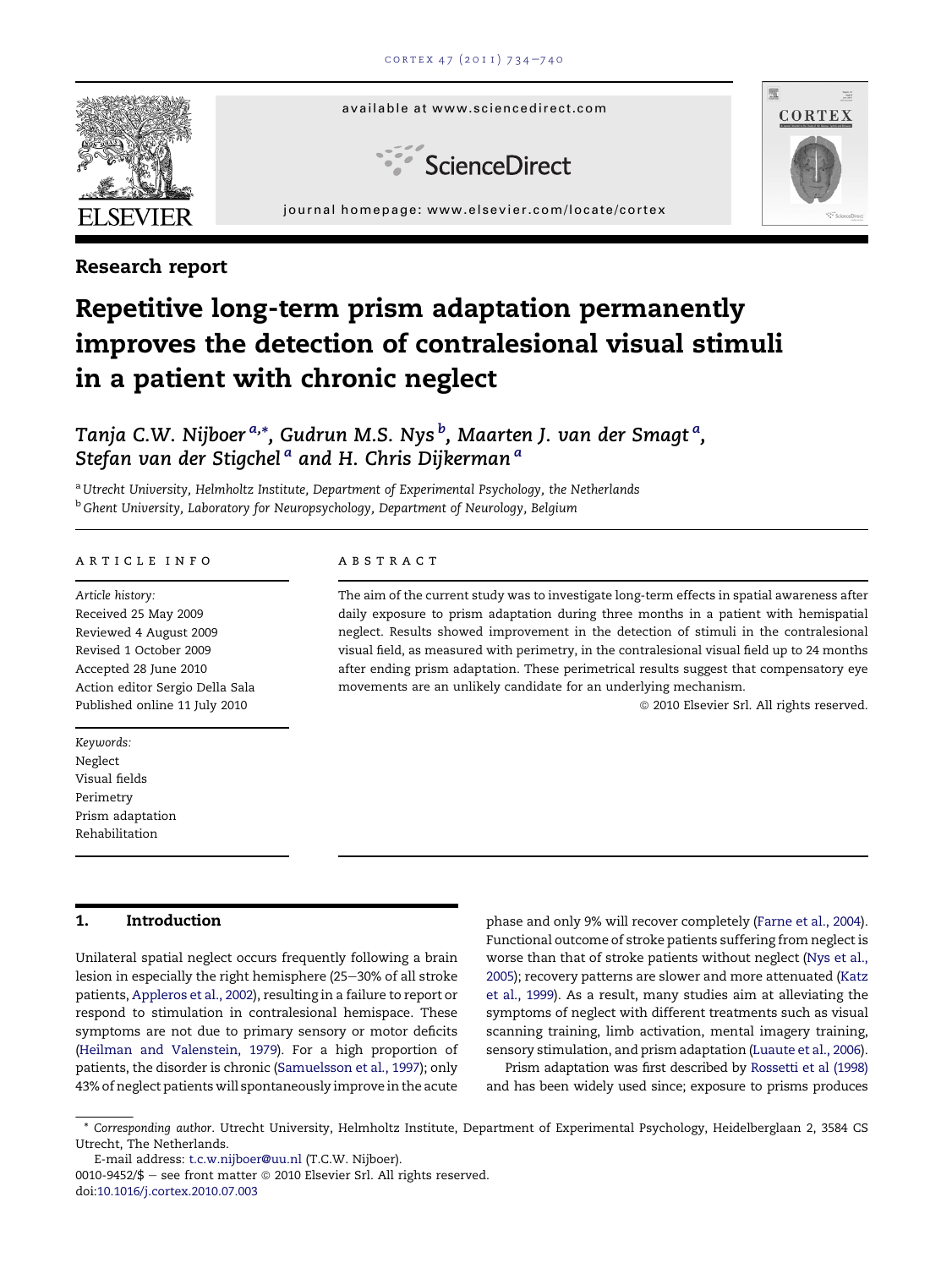a lateral shift of the visual field so that targets appear displaced. Adaptation to such an optical shift critically requires a set of successive visuo-motor pointingmovements.[Rossetti et al \(1998\)](#page-6-0) demonstrated a significant reduction in spatial neglect following a brief period of prism adaptation with rightward prisms. Effects of prism adaptation have been reported across clinical measures of neglect, but also in more daily situations, such as wheelchair navigation ([Rossetti et al., 1999](#page-6-0)) and postural control ([Tilikete](#page-6-0) [et al., 2001\)](#page-6-0). The beneficial effects of prism adaptation have been reported to last 2 h ([Rossetti et al., 1998](#page-6-0)) up to one week [\(Dijkerman et al., 2004; Pisella et al., 2002\)](#page-6-0) after a single adaptation session, and even up to 6 weeks following repetitive prism adaptation [\(Shiraishi et al., 2008; McIntosh et al., 2002](#page-6-0)). Additionally, long-term prism training has been reported to show long-lasting beneficial effects, fromweeks [\(Frassinetti et al., 2002;](#page-6-0) [Serino et al., 2006; Serino et al., 2009; Serino et al., 2007](#page-6-0)) up to a year [\(Humphreys et al., 2006](#page-6-0)) after ending adaptation.

Despite ample evidence that prism adaptation can successfully ameliorate the signs of neglect, the underlying mechanisms by which low order visuo-motor adaptation may produce a recovery in high-level visuo-spatial representations are largely unknown. It has been suggested that prism adaptation produces a resetting of ocular scanning behaviour, which facilitates the exploration of the neglect visual field [\(Angeli et al., 2004; Serino et al., 2006](#page-6-0)).

The current study will focus on the effects of an intensive programme of exposure (i.e., daily exposure during three months) and whether permanent changes in spatial awareness can be objectified using perimetry. Perimetry is a commonly used, well-controlled method to carefully map (primary visual and/or attentional) deficits in the visual field. Targets with differential light intensities need to be detected on a defined background, while keeping the gaze fixed on a central fixation point. The fixed gaze allows for carefulmapping of visuo-spatial defects within the visual fields. An improvement in detecting targets in the neglected field in the absence of eye movements would reveal that the beneficial effects of prism adaptation are not the result of compensatory strategies, such as scanning behaviour, but of primary improvement/enlargement of visuospatial awareness. Using perimetry to measure improvements of signs of neglect after prism adaptation will therefore provide insight in the underlying mechanisms of recovery.

A second advantage of perimetry is that it is relatively resistant to practise or learning effects. Behavioural measures are more susceptible to practise or learning effects after multiple experimental sessions. This makes perimetry a better and more precise measure to characterise the location and amount of alleviation of attentional deficits after prism adaptation than the commonly used neuropsychological tests. Behavioural measures will be included as control measures to substantiate commonly found beneficial effects of prism adaptation on widely used behavioural tests.

## 2. Method

#### 2.1. Case report

LZ is a 66-year old right-handed female, who suffered an acute subarachnoid haemorrhage (SAH) in September 2000, 70 months before the start of the present testing. The ruptured aneurysm was successfully clipped, but one day after surgery, she developed severe vasospasms, resulting in a large ischemic infarction of the right hemisphere, involving the parietal and temporal lobes, with extensions into the frontal region (see [Fig. 1](#page-2-0)). The infarct of the right hemisphere also affects the white matter of the temporo-parietal junction. Although a hemianopia may be due to damage of the optical radiations, the calcarine cortex is visible on the scan and is not involved in the lesion, making additional hemianopia less likely.<sup>1</sup> Early neuropsychological testing revealed perceptual impairments (visual perception and construction) and severe left-sided visual neglect, but no memory or language deficits. Five years after the SAH, she suffered a subdural haematoma (SDH) over the left hemisphere, resulting in language problems. Evacuation of the SDH via a burr hole left LZ with no additional impairments (i.e., the language problems disappeared). By the time she was examined in our laboratory for the first time (July 2006), she showed above average language and memory functioning and moderate left-sided visual neglect (see [Table 1](#page-3-0)).

### 2.2. Design

Effects of repetitive long-term prism adaptation were measured at 5 different moments in time: at the start of prism adaptation (T0), at 3 months immediately following the prism adaptation cycle (T1), and 3 (T2), 6 (T3), and 24 months after ending prism adaptation (T4) (6, 9 and 27 months after starting prism adaptation, respectively). Perimetry was performed at all sessions and behavioural measures were obtained at T0, T1, T2, and T4. ${}^{2}$  At each of these moments in time, behavioural measures were assessed five days in a row (1 and 2 days prior to T0/T1/T2/T4, at T0/T1/T2/T4, and 1 and 2 days after T0/T1/ T2/T4), in order to control for attentional fluctuations.

#### 2.3. Prism adaptation

The prism adaptation procedure was similar to that employed by [Rossetti et al \(1998\)](#page-6-0), with the exception that it was repeated on a daily basis for 3 months. Prism adaptation was performed with a pair of goggles fitted with wide-field point-to-point prismatic lenses, inducing a rightward optical shift of 10°. Exposure consisted of 100 fast pointing movements per day for 3 months, made to visual targets presented  $10^{\circ}$  to the left or right of the body midline at a distance of approximately 65 cm, with 50 responses made to each in a random order. A board was held under the patient's chin to prevent viewing of the hand at its starting position, but allowing an unobstructed view of the targets and terminal errors. LZ was told to be as fast and accurate as possible. Following every prism exposure,

<sup>&</sup>lt;sup>1</sup> A recent study provided additional evidence for a lack of hemianopia in LZ ([Van der Stigchel and Nijboer, 2010\)](#page-6-0). In an oculomotor distractor paradigm, LZ was able to accurately execute an eye movement to a contralesional target in the absence of distractors. On the contrary, hemianopic patients were not able to make accurate saccades to stimuli presented within a scotoma.

 $2$  No behavioural data could be obtained for the perimetrical session T3.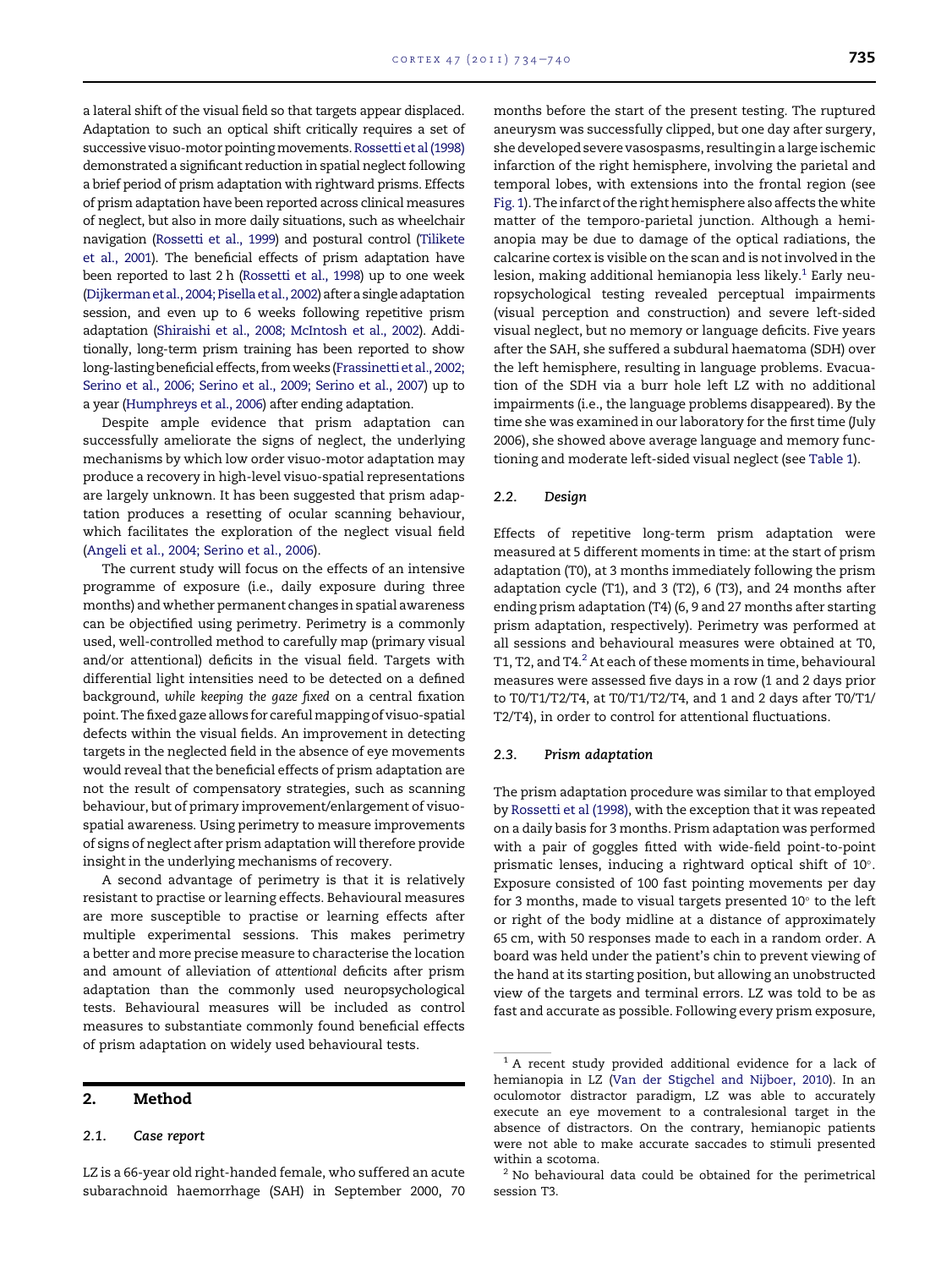<span id="page-2-0"></span>

Fig.  $1 - CT$  scan (2005) showing clip artefacts in the right frontal region, a ventricular peritoneal drain from the right lateral ventricle, a large cortical infarct in the right hemisphere, and a SDH in the left hemisphere.

the prismatic after-effect was tested; LZ was asked to point to one of the two targets with her eyes closed to prevent online adjustment of the pointing movement towards the target due to visual feedback. For a successful prism adaptation procedure, a leftward shift of 3 cm of the landing position was required (as measured by a ruler). If the shift was less than 3 cm, the prism adaptation procedure was continued.

## 2.4. Behavioural measures

The Behavioural Inattention Test (BIT: [Wilson et al., 1987\)](#page-6-0) is a standardised, objective instrument frequently used for measuring visual neglect. Two conventional subtests were chosen as behavioural measures in the current study: Line Bisection and Star Cancellation.

In the Line Bisection test, LZ was presented with a page containing 3 horizontal lines (8 inch each) spread in a staircase fashion across the page. LZ was asked to indicate the centre of each line. For each line, deviations from the actual centre were measured in mm.

In the Star Cancellation test, LZ was presented with a page containing 52 large stars, 13 randomly placed letters, 10 short words, and 56 small stars. LZ was asked to cross out only the small stars. Total number of omissions, number of perseverations, and total duration (sec) were recorded.

#### 2.5. Perimetry

The visual fields of LZ were investigated using the Octopus 101 instrument's kinetic automated grid perimeter (SKP; Haag-Streit Inc., Bern, Switzerland). Perimetry for this study was performed 5 times [at the start of prism adaptation (T0), at 3 months immediately following the prism adaptation cycle (T1), and 3 (T2), 6 (T3) and 24 (T4) months after ending prism adaptation (6, 9 and 27 months after starting prism adaptation, respectively)]. The grid of the perimeter consisted of 59 locations within the central 30° visual field, with a background luminance of  $10 \text{ cd/m}^2$  (31.5 asb). Stimulus characteristics were: 26' in diameter, 100 ms in duration and a maximum luminance of 320 cd/m<sup>2</sup>. Eye fixation was automatically controlled for with an infrared sensitive camera; if fixation was lost, no stimulus was presented. The visual fields of the left and right eyes were investigated sequentially; examinations always started with perimetry of the right eye. Mean examination times for the left and right eyes were 6.57 min (SD: .43) and 5.97 min (SD: .47), respectively. Per location, 29 stimuli were presented per examination. In total, 17.110 stimuli were presented (59 locations  $\times$  29 stimuli  $\times$  2 visual fields  $\times$  5 sessions). On catch trials, LZ responded 2/80 on positive trials (i.e., trials in which the stimulus was presented on the punctum caecum, hence never perceived with a proper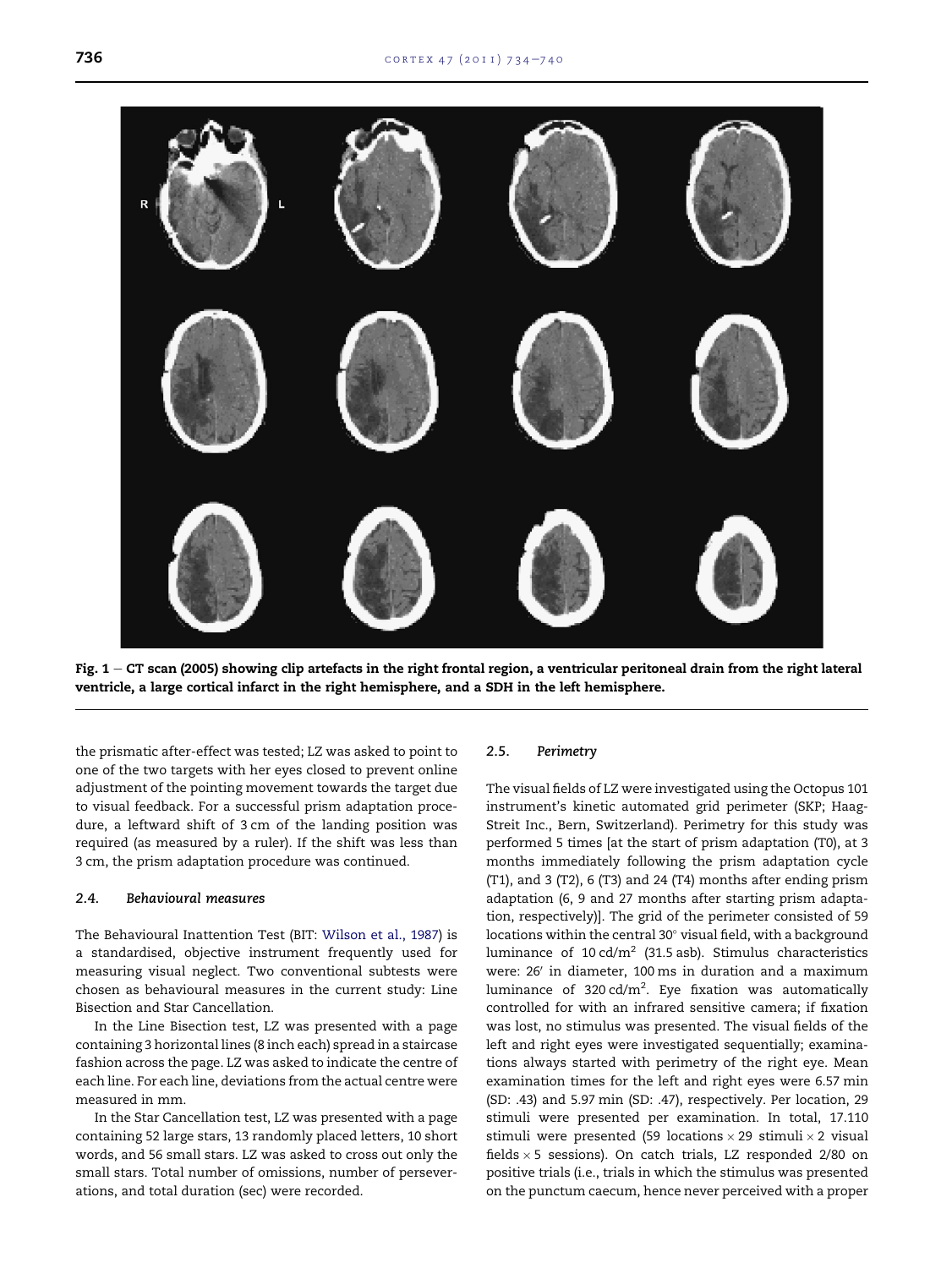<span id="page-3-0"></span>

| Table $1$ – Performance of LZ on standard<br>neuropsychological tests (70 months post-stroke). |          |                                                              |             |                              |
|------------------------------------------------------------------------------------------------|----------|--------------------------------------------------------------|-------------|------------------------------|
|                                                                                                | domain   | Cognitive Neuropsychological Performance Percentile/<br>task |             | decile                       |
|                                                                                                | Language | Boston naming test                                           | 162         | 34th Percentile <sup>a</sup> |
|                                                                                                | Memory   | Rey auditory verbal                                          | 8/9/10/9/13 | 10th Decile                  |
|                                                                                                |          | immediate recall                                             |             |                              |
|                                                                                                |          | Delayed recall                                               | 11/15       | 7th Decile                   |
|                                                                                                |          | Recognition                                                  | 28/30       | 10th Decile                  |
|                                                                                                |          | Attention <sup>b</sup> Line bisection                        | 3/9         |                              |
|                                                                                                | (BIT)    | Star cancellation                                            | 47/54       |                              |
|                                                                                                |          | Letter cancellation                                          | 35/40       |                              |
|                                                                                                |          | Line cancellation                                            | 30/36       |                              |
|                                                                                                |          | Representation drawing                                       | 2/3         |                              |
|                                                                                                |          | Figure and shape                                             | 1/4         |                              |
|                                                                                                |          | copying                                                      |             |                              |

a Based on Dutch norms as described by [van Loon-Vervoorn and](#page-6-0) [Stumpel \(1994\)](#page-6-0).

b Standard neuropsychological tests for neglect; BIT: Behavioural Inattention Test.

measurement) and 8/80 on negative trials (i.e., trials in which no stimulus was presented, and hence no response should be given), indicating that the measurements were reliable.

## 2.6. Data analysis

For the behavioural measures, a repeated-measures ANOVA was performed on the different measures. For the Line Bisection Task, the deviation from actual midpoint for the three individual lines was analyzed with line (top, middle and bottom) and session (T0, T1, T2, T4) as within subject variables. For the Star Cancellation Task, the number of misses, number of perseverations, and total duration were analyzed as separate measures with session (T0, T1, T2, T4) as within subject variable. Where significant effects and/or interactions were obtained, subsequent simple main effects analyses and trend analyses were performed.

For the perimetrical results, the raw data per eye were automatically compared to expected performance of agematched standard observers, as calculated by the automated grid perimeter software. Data of both eyes were collapsed per visual field, as the main focus of the study was on visual field performance. The number of detected stimuli per location, split on visual field, was compared between the 5 perimetry sessions with an ANOVA with visual field (left, right) and session (T0, T1, T2, T3, T4) as within subject variables. Posthoc tests were performed to indicate which sessions differed from one another.

# 3. Results and discussion

#### 3.1. Behavioural measures: short term training effects

Behavioural measures in neuropsychological tests for neglect, such as the ones used in this study, can be susceptible to effects of training. One-way ANOVAs showed that for one of

the measures used here (the top line in the Line Bisection Task) the time of measurement (i.e., 1 and 2 days prior to, at, or 1 and 2 days after perimetry) influenced performance significantly [Top Line:  $F(4) = 4.850$ ,  $p = .010$ ]. To compensate for this effect, in the following behavioural analyses we used a repeated-measure ANOVA, with time of measurement as repeated measure.

#### 3.2. Behavioural measures: line bisection task

A significant main effect of line was found  $[F(2,8) = 480.166,$  $p < .001$ ], indicating that the deviation from the actual midpoint differed between the three lines. This is also apparent from Fig. 2. No significant main effect of session was found  $[F(3,12) = 1.963, p = .173]$ , instead a significant interaction between line and session was obtained  $[F(6,24) = 5.626,$  $p = .001$ ]. Simple main effects analysis revealed a significant deviation effect for the bottom line only  $[F(3,12) = 7.757,$  $p = .004$ ] and a subsequent trend analysis revealed a significant linear fit to session  $[F(1,4) = 7.971, p = .048]$ , which implies that the size of the deviation decreased as a function of session. No simple main effects were obtained for the top and middle lines  $[F(2,8) = .127, p = .882 \text{ and } F(2,8) = 1.551, p = .270$ respectively]. This lack of an effect for the top and middle lines might result from the fact that LZ's deviations at T0 were already not very pronounced (see Fig. 2), and not much improvement could be obtained in later sessions. With most neglect patients, the smallest deviations are observed with the top line and the largest deviations with the bottom line. This might reflect over-attention to the most right-side presented



Fig. 2 – Deviation (positive score  $=$  rightward deviation, negative score  $=$  leftward deviation) from actual midpoint (mm) for the different times of testing (T0, T1, T2, T4); 5 measurements per time of testing), split for the three lines in the Line Bisection test.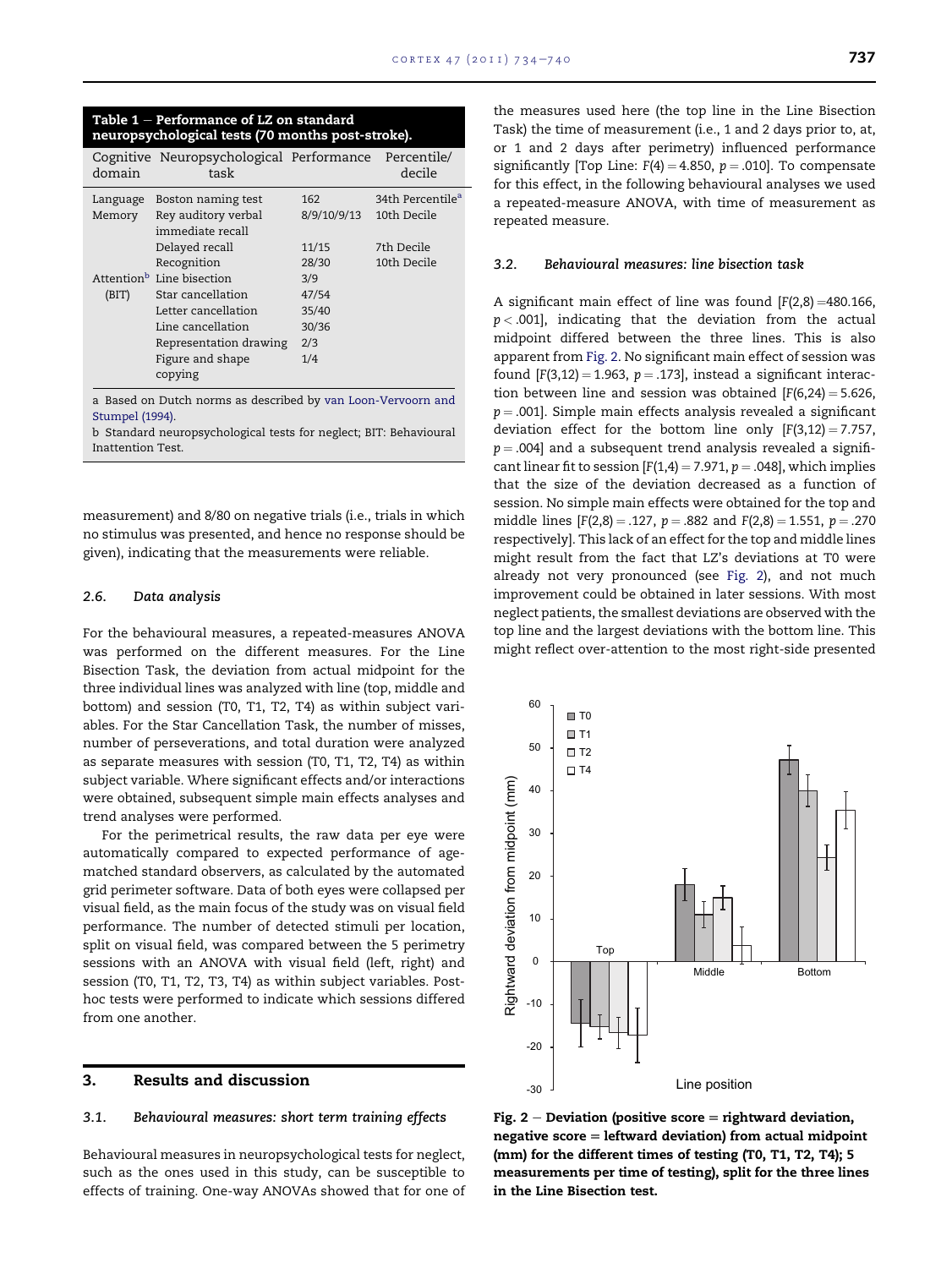line (i.e., top line) or disengagement of attention from the formerly marked midpoint; it is often observed in neglect patients that the rightward shift is greater on the bottom line, which is located more to the left.

#### 3.3. Behavioural measures: star cancelation task

Since number of misses, number of perseverations and duration are separate measures (with different units) of a single task, each of these measures was analyzed separately, followed by a trend analysis if applicable.

For the Misses, an effect of session was found  $[F(3,12) =$ 6.378,  $p = .008$ ], indicating that differences in number of misses were observed over sessions, with most misses in T0 and least misses in T2 (see Fig. 3). A trend analysis revealed a significant linear fit to session  $[F(1,4) = 16.160, p = .016]$ .

A main effect of session was also found for the Perseverations  $[F(3,12) = 11.858, p = .001]$ , indicating that the number of perseverations differed across sessions. The trend analysis revealed a significant linear fit to session  $[F(1,4) = 16.220,$  $p = .016$ ], i.e., the number of perseverations decreased with increasing session.

For the duration of the Star Cancelation Task, the effect of session was significant as well  $[F(3,12) = 8.147, p = .003]$ , as was a quadratic fit in the trend analysis  $[F(1,4) = 121.049, p < .001]$ again indicating a decrease in task duration with increasing session number that came to a halt in the last session.

#### 3.4. Perimetrical measures

A main effect of session was found  $[F(4,224) = 6.294, p < .001]$ , indicating that differences in detecting stimuli were found over sessions. Also, a main effect of visual field was obtained  $[F(1,56) = 94.979, p < .001]$ , indicating that detection of stimuli in the left visual field was significantly worse compared to detection of stimuli in the right visual field. Crucially, a significant interaction between session and visual field was found  $[F(4,224) = 7.816, p < .001]$ .

In [Fig. 4](#page-5-0), left and right visual fields are shown for the 5 sessions, split for the left and right eyes. Absolute defects (i.e., stimuli were never reported) were found in the left visual field of both eyes before prism adaptation.<sup>3</sup> After 3 months of prism adaptation, a large improvement in detecting stimuli was found in the left visual field [T1 vs T0:  $t(58) = 5.264$ ,  $p < .001$ ], which did not diminish 3 months [T2 vs T1:  $t(59) = -1.08$ ,  $p = .284$ ; T2 vs T0: t(58) = 3.66,  $p = .001$ , or even six months after discontinuing prism adaptation [T3 vs T1:  $t(58) = 1.469$ ,  $p = .147$ ; T3 vs T0: t(58) = 7.56,  $p = .001$ . Interestingly, after 27 months after the start of prism adaptation, LZ's performance was still improved when compared to start of the study [T4 vs T0:  $t(58) = 3.76$ ,  $p < .001$ ] and still of comparable magnitude as T1 [T4 vs T1:  $t(58) = 1.19$ ,  $p = .238$ ].

None of the comparisons for the right visual field were significant (all comparisons,  $p > .371$ ).



Fig.  $3 -$  Number of misses, number of perseverations, and duration (seconds) for the different times of testing (T0, T1, T2, T4); 5 measurements per time of testing.

## 4. General discussion and conclusion

The first aim of this study was to investigate whether longer programs of prism adaptation exposure could lead to permanent changes in spatial awareness in chronic neglect. The results showed that prism adaptation alleviated symptoms of neglect, which were objectified as an improvement on both the Star Cancellation and the Line Bisection, up to 24 months after ending repetitive prism adaptation. Importantly, this behavioural improvement was mirrored by significant improvement in detecting targets of differential light intensities within the left visual field, assessed using perimetry.

Even though our behavioural measures of neglect indicated alleviation of neglect signs, the influence of repetitive exposure (with few trials and not much variation between trials) to these tests is relatively unclear; apparent alleviation of symptoms could easily be the effect of repeated exposure to these tests, aka a learning effect. The more stable performance at the later

<sup>&</sup>lt;sup>3</sup> In the first session, perimetry was performed twice, before and after the first prism adaptation. No differences were found between these two measurements, so no short term improvements in detecting targets in the left visual field were demonstrated.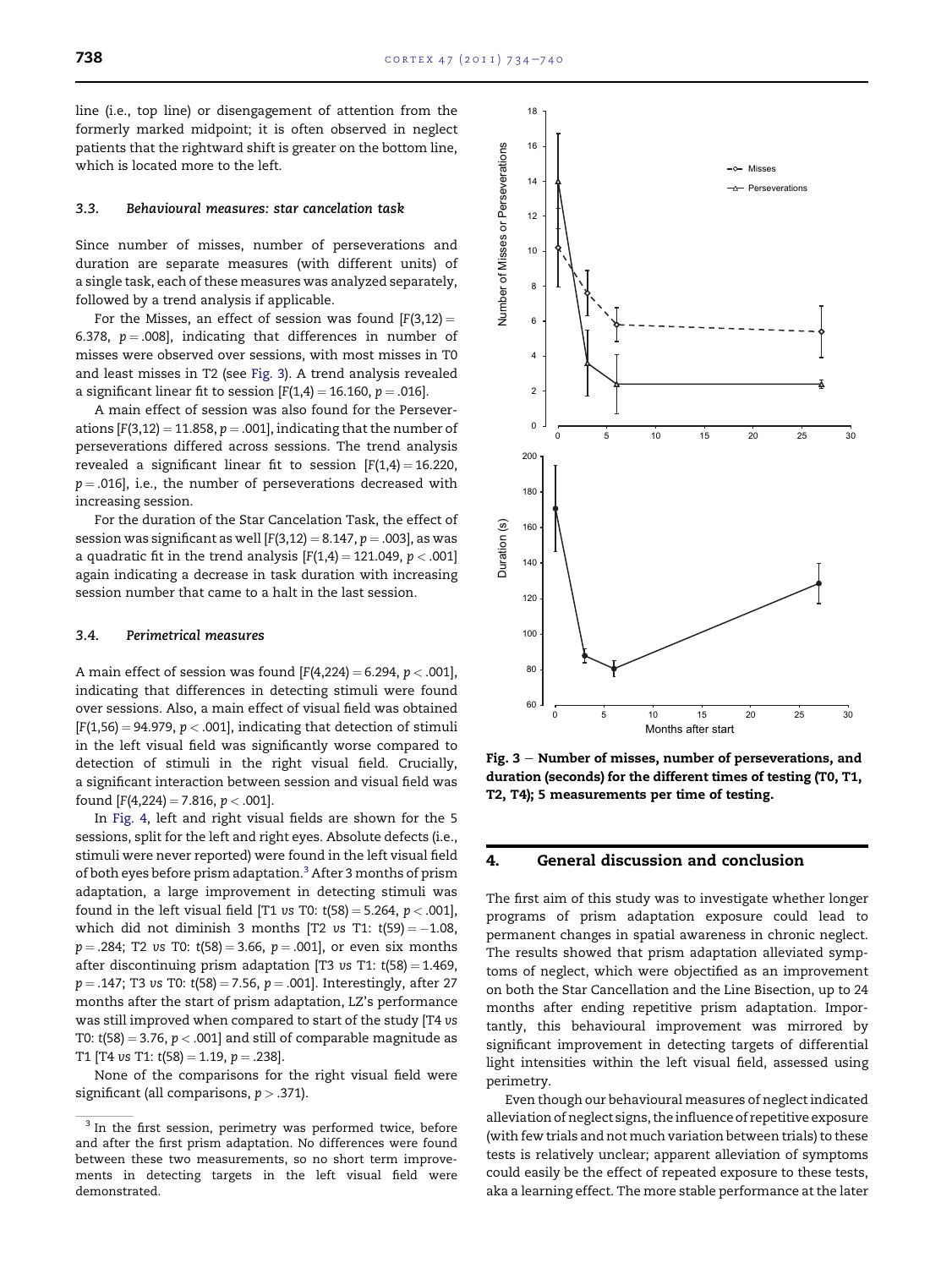<span id="page-5-0"></span>

Fig.  $4 -$  Differences between patient test results and agematched controls (calculated by the perimetry software) are shown, at 5 perimetrical tests (T0, T1, T2, T3, T4). The + symbols indicate normal sensitivity with a tolerance of 4 dB. The values indicate a relative defect (i.e., part of the stimuli reported), and the black squares indicate an absolute defect (i.e., stimuli that were never reported).

times of testing (i.e., smaller standard errors at T1 and  $T2$ )<sup>4</sup> might also indicate that repetition of these behavioural measures can lead to a better, at least more stable performance. It might be that the additional decrease in number of omissions, number of perseverations, and total duration reflect a combination of influence of prism adaptation and familiarity with the tests. In contrast, perimetry allows accurate objectification of the size and the location of the defects within the left visual field, without the possible confounding learning effects. Additionally, compensatory effects, such as (strategic) eye movements, are controlled for by perimetry, making this a more precise and more sensitive measure than the commonly used neuropsychological tests for neglect.

The improvement in detecting stimuli in the left visual field was observed up to 24 months after repetitive prism adaptation, which is in line with an earlier study showing beneficial effects up to a year ([Humphreys et al., 2006\)](#page-6-0). Prism adaptation has been widely used as a rehabilitation technique, ever since it was first described by [Rossetti et al \(1998\).](#page-6-0) The results of the current study partly exceed these results, as this study shows significant changes in detecting stimuli within the left visual field that lasted at least up to 24 months after ending prism adaptation.

One influential hypothesis is that prism adaptation produces a resetting of ocular scanning behaviour which facilitates the exploration of the neglect visual field [\(Angeli](#page-6-0) [et al., 2004; Serino et al., 2006](#page-6-0)). Based on the current results found with perimetry, it can be concluded that the resetting of ocular scanning behaviour can not be the sole explanation of the beneficial effects op PA. In perimetry, targets need to be detected on a defined background, while keeping the gaze fixed. As significant improvement in detecting targets was found in LZ, ocular scanning behaviour does not appear to be crucial for the alleviating of signs of neglect. It appears that at least part of the beneficial effect of prism adaptation is more low-level than strategic resetting of ocular scanning behaviour.

One might argue that the current improvements are not necessarily the result of prism adaptation, but of unrelated recovery processes. This kind of recovery, however, is most likely to occur in the first three to six months post-stroke [\(Skilbeck et al., 1983\)](#page-6-0) and LZ participated in this study 70 months post-stroke. Additionally, hetero-anamnestic information from LZ's husband indicates that she had shown signs of neglect since her SAH. These behavioural signs of neglect have lessened since she started with this intensive programme of daily prism adaptation. We therefore argue that the intensive program of prism adaptation is the most probable cause of neglect recovery.

In addition, it might be argued that the effects of prism adaptation on perimetry are due to improvement of a possibly associated visual field deficit rather than to an improvement of spatial attention. There are a number of reasons, however, why we consider this possibility unlikely. First of all, previous studies that have used prism glasses to ameliorate the symptoms of hemianopia have shown that, although prism glasses can be used to reduce the apparent visual field loss by

 Error bars at T4 are larger, indicating more variation between the adjacent days within the fourth session. This might suggest that after 21 months the practise or learning effects faded.